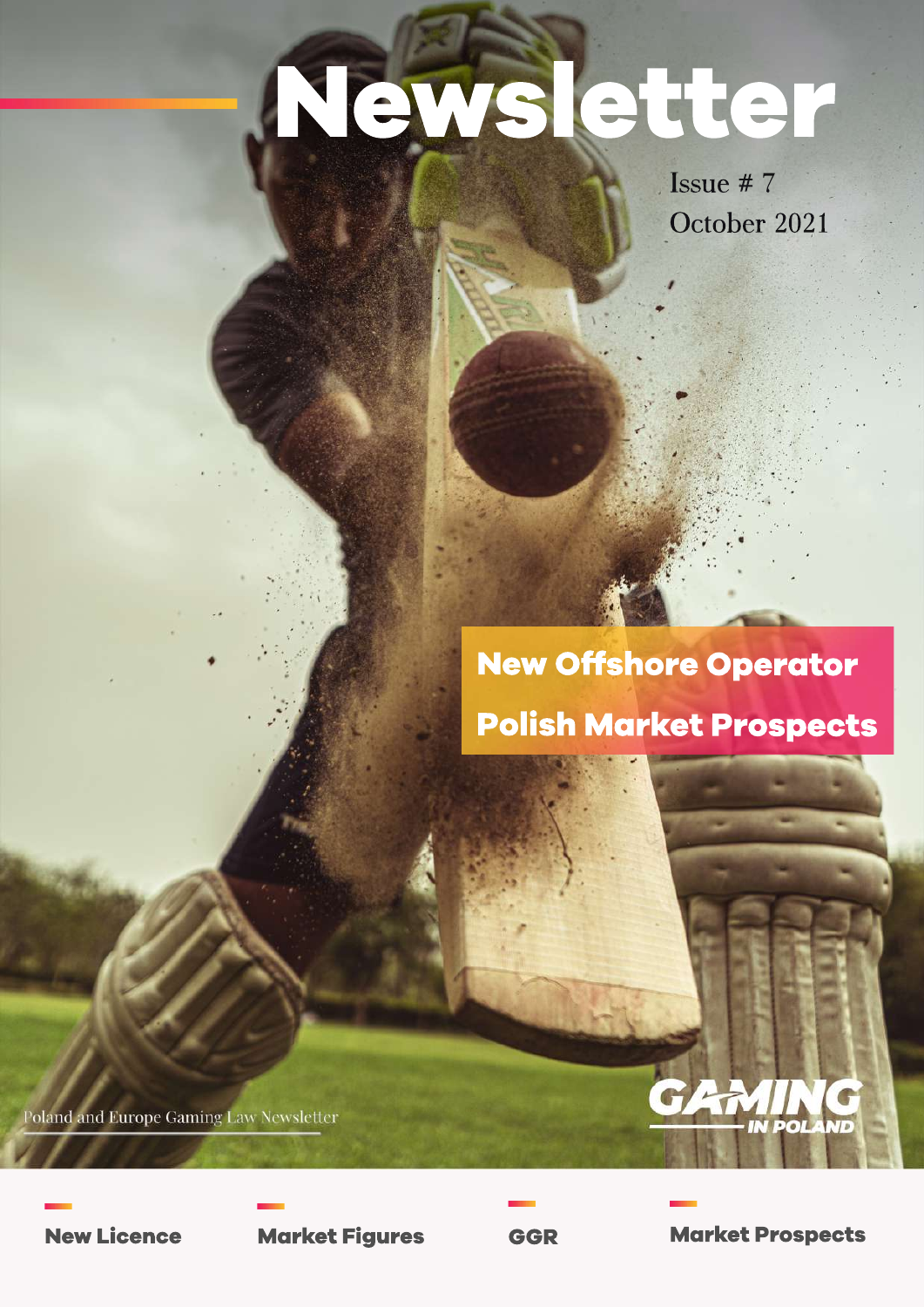

Montejo

## **New Offshore Operator Polish Market Prospects**

#### **New Licence**

On 15 October 2021, the Polish Minister of Finance, serving as the local gambling regulator, updated its list of approved sports betting operators, which are allowed to operate within its market. It shows that Malta-based GM Gaming Ltd, operating under its Betway brand, has been granted the right to service the Polish online sports betting market. This makes Betway the second, after Betclic, offshore operator which managed to secure tough gambling licence based on the law introduced in 2017. Both appointed Gaming In Poland as a representative.

#### **Market Figures\***

- 24 operators (23 online) hold permits to organise sports betting in Poland
- 80% in 2016 to 25% in 2020 decrease of gambling grey market in Poland
- 325 million euros GGR of the licenced online sportsbook in 2020
- 450 million euros estimated GGR of the licenced online sportsbook in 2021
- 900 million euros estimated GGR of the gambling market in 2026
- 39.28 % (CAGR) licenced online sportsbook in 2021
- 12,5 % (CAGR) licenced online sportsbook from 2018 to 2026

\* H<sub>2</sub> Gambling Capital

#### **GGR**

The current turnover tax rate is 12%, which makes the offshore operators' offer still more beneficial for players; however, they get used to the operators being legally transparent and fully available from a technical point of view. At the same time, we observe intensified market pressure on the change of the tax regime. Several well-prepared reports have been issued recently indicating that GGR based tax would increase revenues of the state budget. According to studies, this would also make the Polish gambling market more advantageous for operators and ensure safer environment for customers by eliminating unlicensed entities operating beyond the supervision and control of the state. Of most significance, one of the reports was prepared by H2 Gambling Capital for stated owned company Totalizator Sportowy, which executes the government monopoly on the online casino under www.totalcasino.pl. Apart from the recommendation to enable the state monopoly to advertise its casino products and add online poker to its slots and table games offering, the study calls for the introduction of GGR based tax in proposed value of 40%.